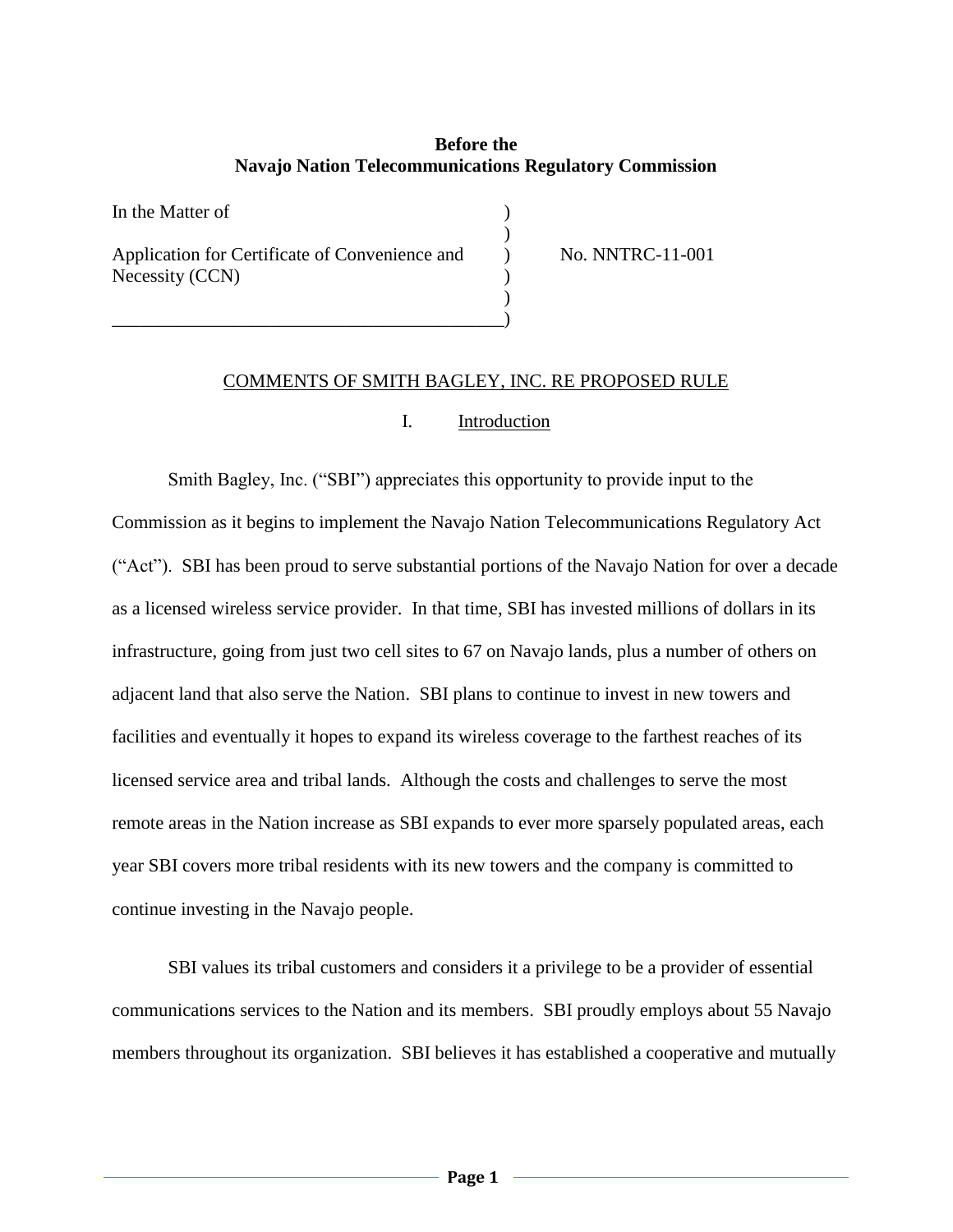beneficial relationship with the Navajo Nation over many years and intends to do the same with this Commission.

### II. General Comments

## *A. Put the Public Interest First.*

As the Commission is surely aware, regulation should serve the public interest and promote the Navajo Nation's sovereignty over its tribal lands. One should not come at the cost of the other. Indeed, SBI believes that a restrained and nurturing approach to regulation of telecommunications can help the tribe to strengthen its sovereign authority. As the Commission knows, the nature and extent of tribal sovereignty is unique and often is subject to challenge in federal courts.<sup>1</sup> Thus, SBI encourages the Commission to move incrementally, adapting and limiting its regulations to demonstrated need. By taking measured steps, the Commission will be less likely to have its jurisdiction challenged and each step will add incrementally to the Nation's exercise of sovereignty and help establish a firm foundation and precedent for the next step, as and when it becomes necessary.

## *B. Regulation Comes at a Cost.*

 $\overline{a}$ 

Another reason for the Commission to move cautiously in exercising regulatory jurisdiction is that with power comes responsibility. Many state utility commissions have staffs of hundreds of people. Meaningful and successful regulation of complex industries is not an easy task. It takes time and expertise. Adopting a regulation that requires five experienced staff people to properly implement obviously comes at a great cost. Of course regulation often

<sup>&</sup>lt;sup>1</sup> For example, tribes may not regulate the use of radio spectrum used for cellular services, although it may control use of tribal lands. *See, e.g., In the Matter of AB Fillins,* 12 F.C.C.R. 11755, 11765-67 (1997).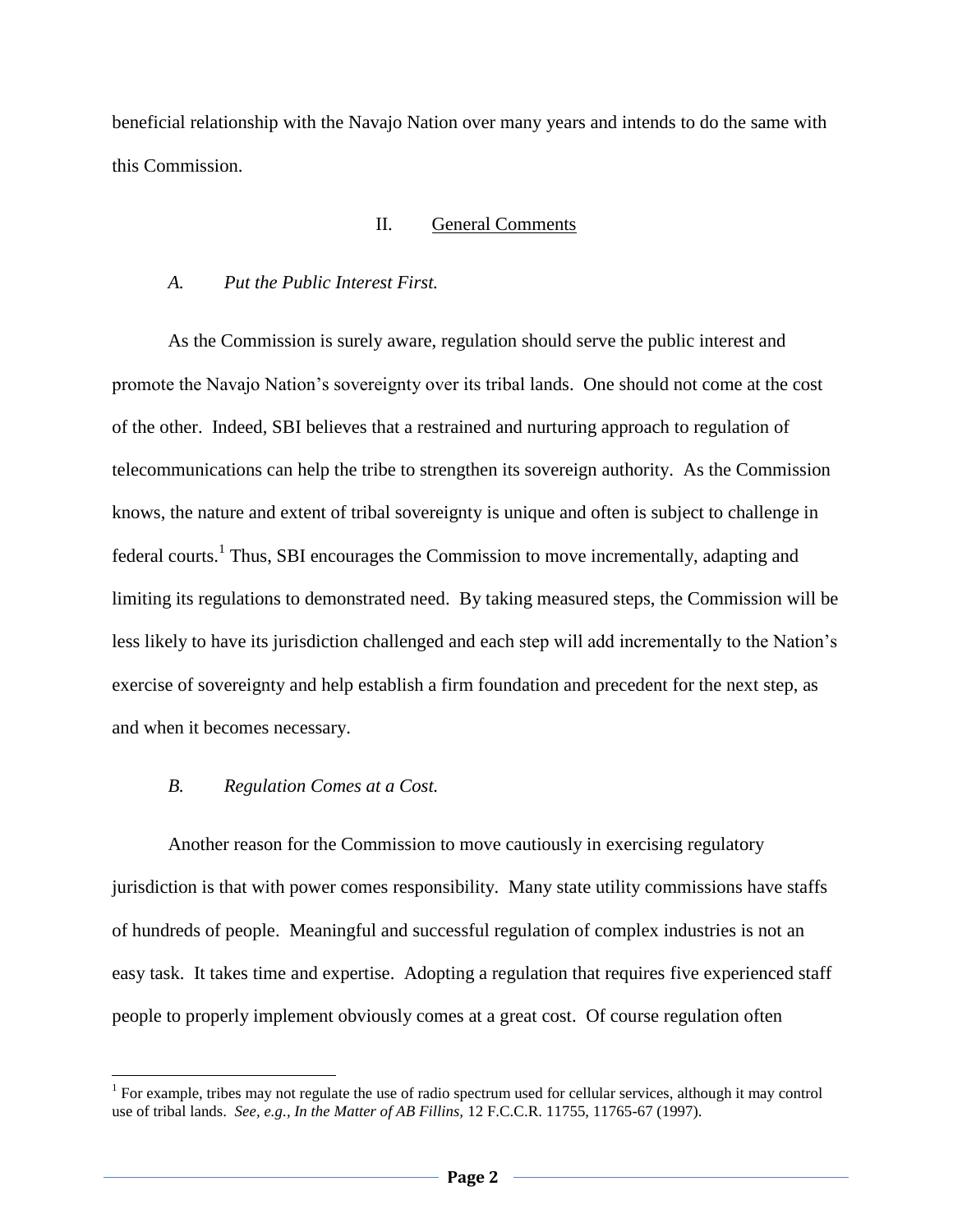imposes costs on businesses, too, which either pass those costs through to consumers or, in extreme cases, curtail their business in response to regulation, which in the case of Navajo lands would be particularly disfavored. Enlightened regulation can reduce regulatory costs, for example by consolidating government functions such as land use, environmental, and right of way to facilitate entry and expansion of services.

Before adopting regulations, the Commission should consider, first whether it has the expertise and the time required to implement them, and second whether there are sufficient benefits from the regulations to offset the burdens on both the Nation and the service providers.

## *C. Consider the Experience of Other Sovereigns and the Benefits of Appropriately Sized Regulation.*

As the Commission alludes in Finding No. F. in its NPRM, sometimes it is better to forebear from regulation, "as a matter of public policy." For example, many states have never regulated wireless providers, even before they were preempted by Section  $332(c)(3)$  of the Communications  $Act.^2$  And the trend among most nations for the last two decades has been toward less regulation, elimination of barriers to entry, and the promotion of competitive markets, rather than increasing regulation. Regulatory burdens have a huge impact on businesses and their ability to attract and deploy capital. Their investors, in particular, have many options where to invest. Capital is like water; it naturally flows according to resistance, and an unfavorable or burdensome regulatory environment will quickly cause businesses move investment elsewhere. The last thing the Navajo Nation can afford is to promote flight of capital.

Other nations have learned firsthand just how effectively low entry barriers and reduced regulation can promote capital formation. In North America, the United States Congress enacted

 $^{2}$  47 U.S.C. § 332(c)(3).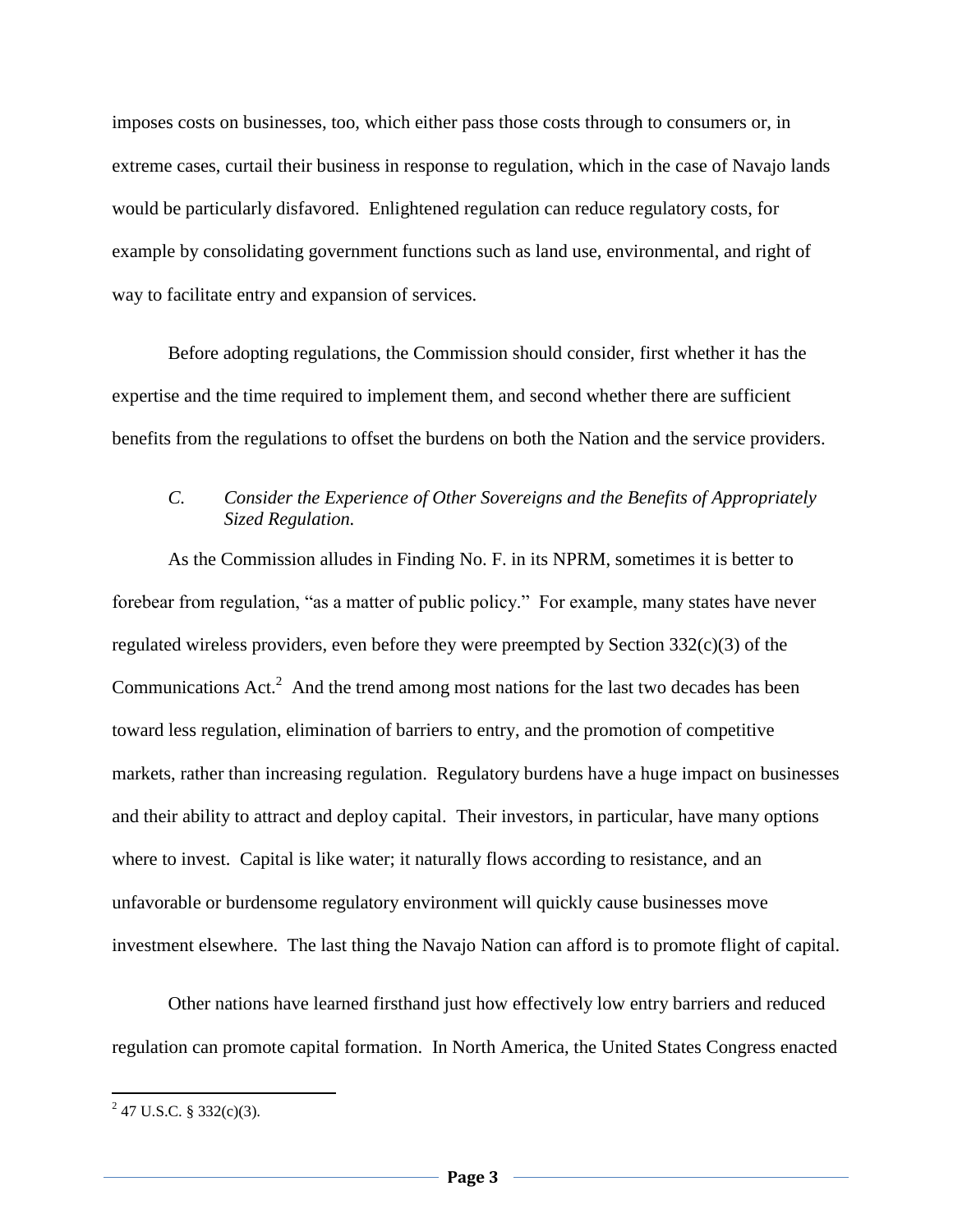the Telecommunications Act of 1996 to provide a "pro-competitive, de-regulatory national policy framework designed to accelerate rapidly private sector deployment of advanced information technologies and services… by opening all telecommunications markets to competition."<sup>3</sup> And in Canada, the *Telecommunications Act of 1993* indicated in its policy objective that it would rely on increased market forces for the provision of telecommunications services. Canada's Act provided a set of regulatory tools to lighten and ultimately forbear from regulation when market forces are adequate to replace regulation as the means to protect the interests of users.<sup>4</sup>

In the European Union, the European Commission enacted a series of Directives to liberalize the European telecommunications sector by opening up competition and freeing entrants from undue burdens and stifling regulations. More recently, the European Union enacted a Directive that contains provisions regarding pro-competitive incentives that require *exante* regulations to be withdrawn once competition is effective on a specific market.<sup>5</sup> Freedom of entry and reduction or elimination of regulation in these and many other nations around the world has led to an explosion of innovation, expansion of services, and lower prices for most telecommunications and data services.

 $\overline{a}$ 

<sup>&</sup>lt;sup>3</sup> The Telecommunications Act of 1996, Pub. LA. No. 104-104, 110 Stat. 56 (1996).

<sup>&</sup>lt;sup>4</sup> The Telecommunications Act, SC 1993, c 38.

<sup>5</sup> *See* European Commission Directive 96/19 amending Directive 90/388/EEC with regard to the implementation of full competition in telecommunications markets; *See also* Article 7, Directive 2002/21/EC of the European Parliament and of the Council on a common regulatory framework for electronic communications networks and services.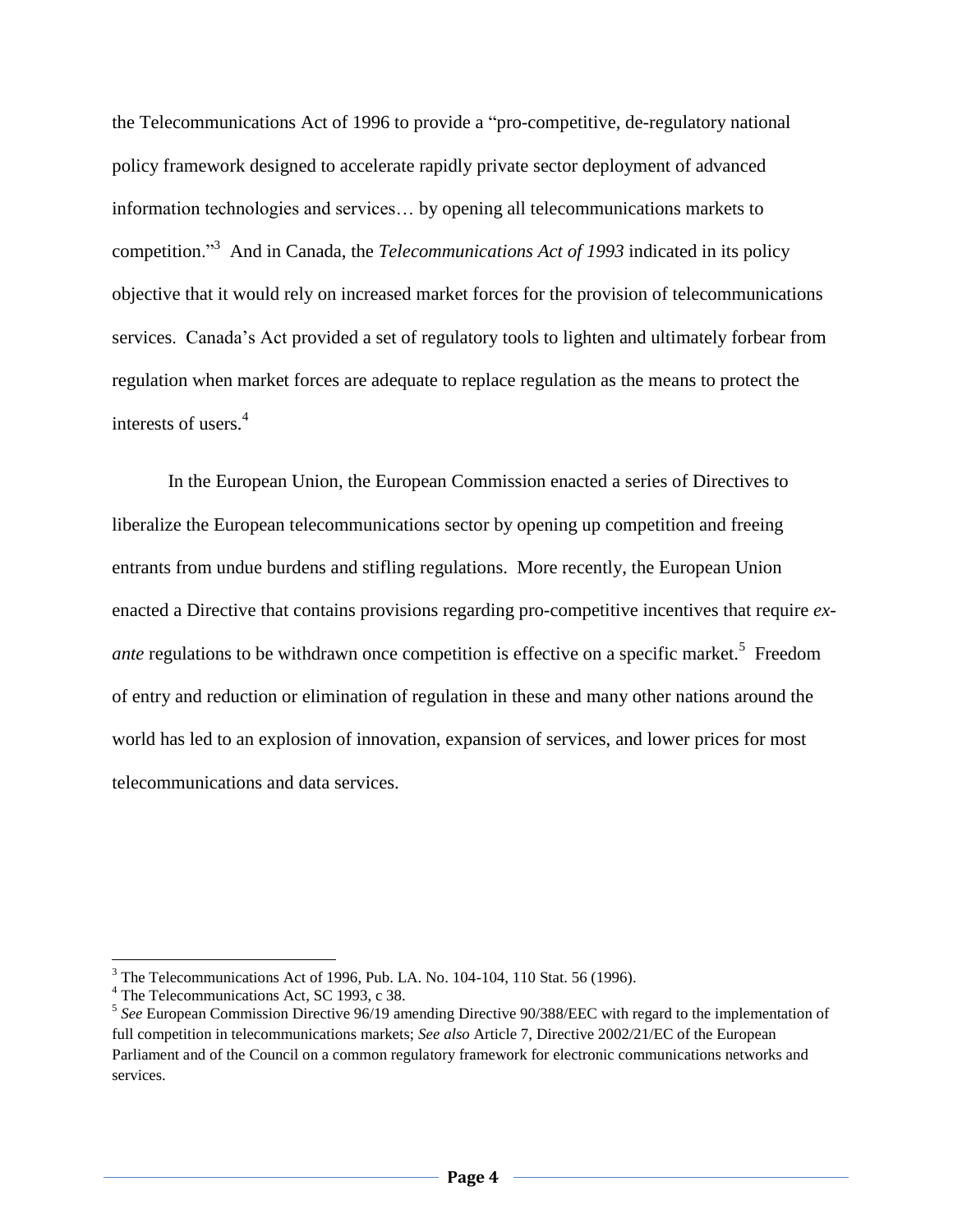#### *D. Be Mindful of the Nation's Geopolitical and Economic Environment*.

While the Navajo Nation is a sovereign, it is closely tied geopolitically and economically to the United States and its neighboring states of Arizona, New Mexico, and Utah. These ties cannot be ignored and in many cases are beneficial. For example, SBI and other companies serving the Nation receive federal "high cost" support each year from the federal Universal Service Fund ("FUSF"). Much of SBI's support goes to building cell towers to serve remote rural areas on the Navajo Nation. In many areas, the citizens served by these facilities would not have any mobile wireless service without the FUSF support. Indeed, many of them might not have telephone service at all but for the FUSF. Moreover, many Navajo Nation members would not be able to afford telephone service if it were not for federal low income, or "Lifeline," subsidies. SBI has thousands of Lifeline customers, many of them Navajo members receiving Tribal Lifeline service for just one dollar a month.

Accordingly, the Commission should be very wary of the "law" of unintended consequences. For example, would states with high cost or low income universal service funds continue to provide subsidies to tribal residents if the states no longer had jurisdiction over the companies receiving the funds? To be clear, the Navajo Nation should not and need not cede its sovereignty to the states or the federal government. Rather, it should take care to work in harmony with the geopolitical and economic environment it lives in. By not working at cross purposes to its neighboring sovereigns, it can better protect its citizens while retaining the benefits of its environment.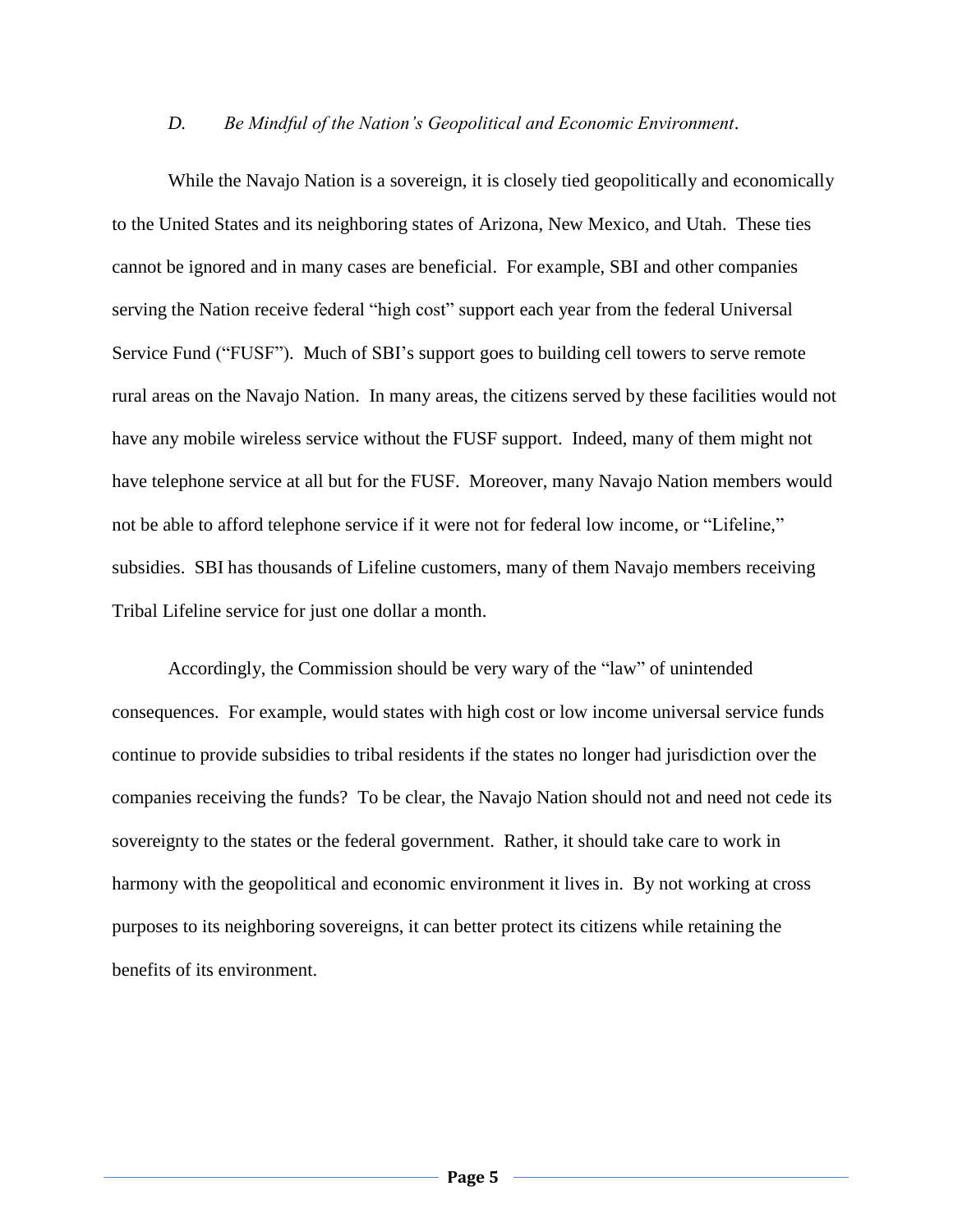# *E. Consider Holding a Stakeholder Workshop to Promote a Full and Free Exchange of Ideas.*

Since many potentially affected companies may not be aware of the notice and request for public comments, SBI suggests scheduling a workshop with service providers, the Land Department, and other tribal staff who currently interface with providers. This should include small ISPs or commercial broadband resellers that may be registered or under contract within any government entity on Navajo Lands. This would increase the level of participation and promote greater coordination within the tribal government. Coordinating various governmental regulatory structures will encourage companies to do business on the Navajo Nation.

## III. Wireless Specific Comments

# *A. The Commission May Wish to Forebear From Regulation of—or "Grandfather"— Licensed Wireless Service Providers.*

First, SBI does not assume that the Commission will want to take on the task of implementing formal entry regulation of facilities-based wireless service providers who use licensed spectrum. The FCC licenses the spectrum, so under current federal law the Commission has little if any ability to pick and choose the licensed wireless providers to the Nation. Application of CCN could theoretically permit the Commission to exclude an FCC-licensed carrier, but to what end? Could there be any public interest benefit from reducing the number and variety of service providers available to tribal residents? The Navajo Nation can focus its regulation of such carriers on preserving critical tribal lands, the environment, and its resources through such things as regulation of the placement of facilities of wireless carriers through its Land Department. Restricting entry would not advance the interests of the Nation or its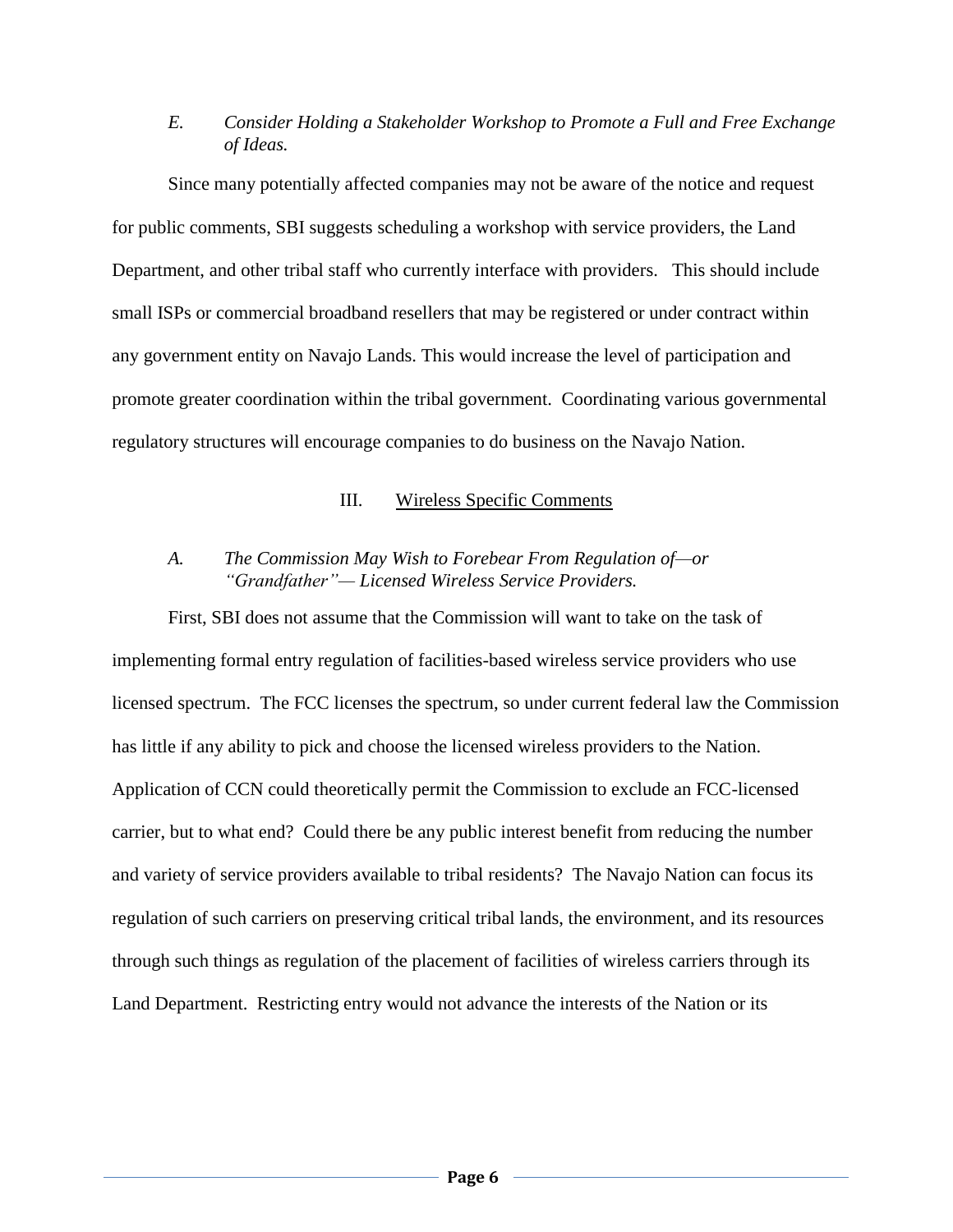members. And if a licensed carrier were denied entry, it would likely lead to an expensive court challenge, the outcome of which is uncertain, at best.<sup>6</sup>

Accordingly, if the Commission decides to regulate licensed wireless service providers at all, it should take a light-handed approach. To start with, SBI recommends that existing facilities-based licensed wireless service providers be "grandfathered" as to CCNs. In other words a CCN should be automatically issued to existing providers, such as SBI, with a filing of just the name(s) of contact information for the companies, including address, phone number, emergency phone numbers, email address, fax number, etc.<sup>7</sup> Although SBI takes no position on the Commission's treatment of unlicensed wireless providers or wireless resellers, the Commission could take a different approach compared to licensed providers, since the potential for challenges based on alleged interference with the FCC's spectrum regulation authority is less for resellers and unlicensed providers.

By grandfathering existing carriers and issuing them CCNs, the Commission will begin to establish the Nation's jurisdiction over wireless carriers, but with very little likelihood of promoting a legal challenge. Grandfathering existing facilities-based licensed wireless service providers would promote the public interest in other important ways. Were the Commission to require a CCN "application," as opposed to an informational filing, it would signal to wireless companies and their investors that the Commission could bar them from continuing to serve the Nation. Even if such an outcome were viewed by the Commission as remote, it could

 $\overline{a}$ 

<sup>&</sup>lt;sup>6</sup> Although 47 U.S.C. § 332(c)(3), which preempts state regulation of rates and entry of the rates of commercial mobile service carriers, does not expressly apply to Tribal governments, a court could find that Tribal regulation of entry would frustrate the FCC's ability to regulate the use of radio spectrum on Tribal lands. An adverse finding would further weaken the Nation's sovereignty over the wireless segment of the industry, as discussed above.  $<sup>7</sup>$  For the most part, this would be consistent with Section A of the draft proposed CCN application, although even a</sup> few provisions of Section A may go further than necessary, such as A-11, A-13, and A-14. Others need

clarification, which a workshop would provide the opportunity to do.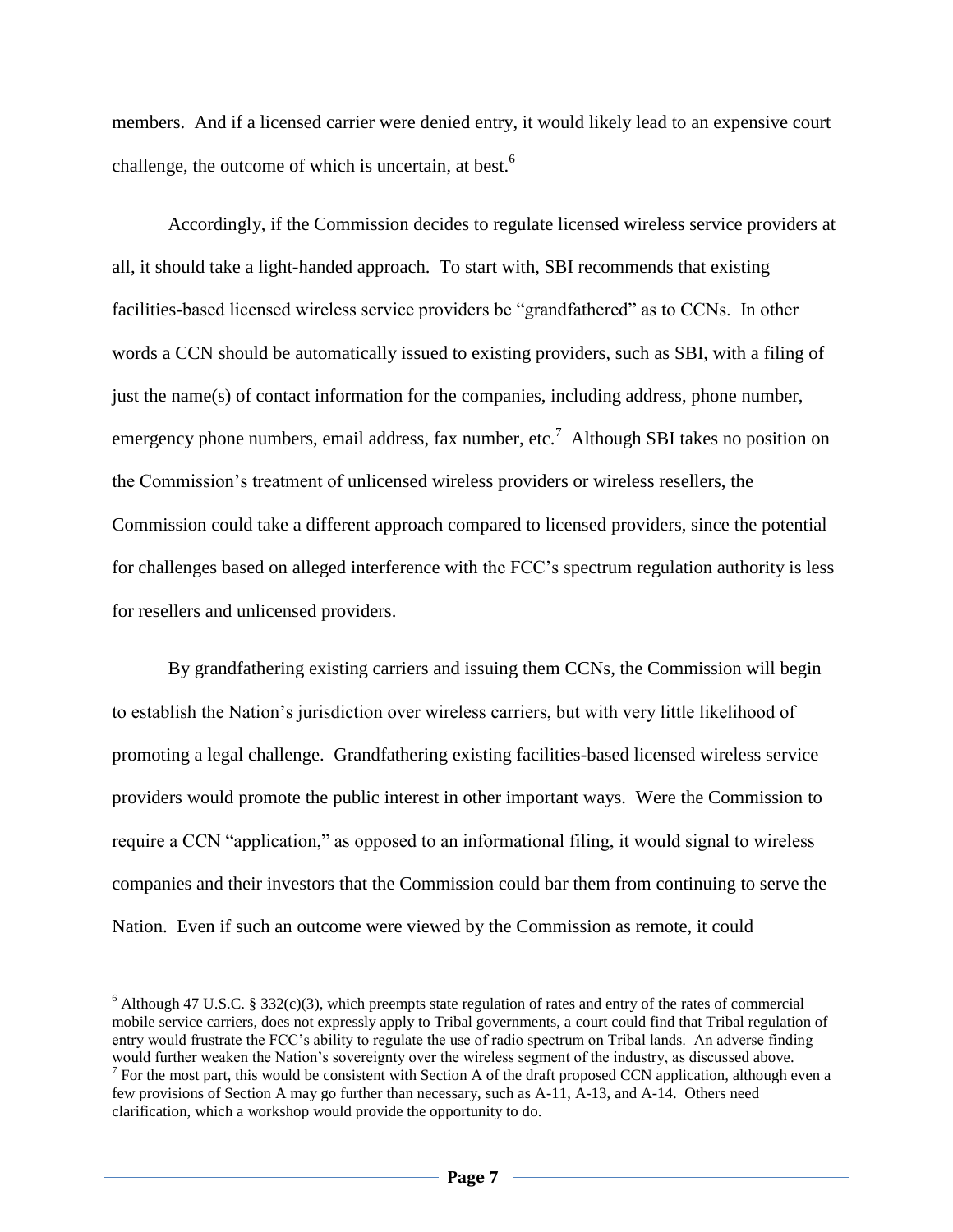immediately chill investment, possibly causing delay or cancellation of expansion plans, or prompting legal challenges that will delay investments further. Legal challenges are expensive and the Nation risks losing an incremental measure of its sovereignty in the process, a risk that is entirely avoidable.

Second, much of the information requested in Sections B through H of the draft proposed CCN application is highly sensitive, proprietary, competitive information. Carriers will be reluctant to provide it, even with assurances of confidential treatment. Moreover, compiling the information will be time consuming and burdensome. Is there any public interest to be advanced in putting such regulatory burdens on companies that are currently serving the Nation, some of which have a long track record of service to the Navajo people?

If the Commission were to extend regulation over licensed wireless service to the full extent of the Act, the combination of CCN requirements by the Commission—which exceeds the authority of neighboring state commissions—and land use controls by the NNDNR means the Navajo Nation will have the most stringent regulatory environment of any area in the Southwest. This is not the kind of favorable regulatory environment that promotes and attracts investment. Moreover, it would be at cross purposes with the economic agenda of the current Tribal administration that is promoting a more business-friendly environment.

## *B. To the Extent the Commission Regulates Any Service Providers, It Should Ensure Competitive Neutrality.*

In any regulatory scheme, it is critically important that the Commission ensure that all similarly situated providers are treated the same. This goal starts with definitions of providers. For example, if terrestrial wireless providers that offer internet access are regulated, will broadcast satellite providers that provide Internet access also be required to obtain CCN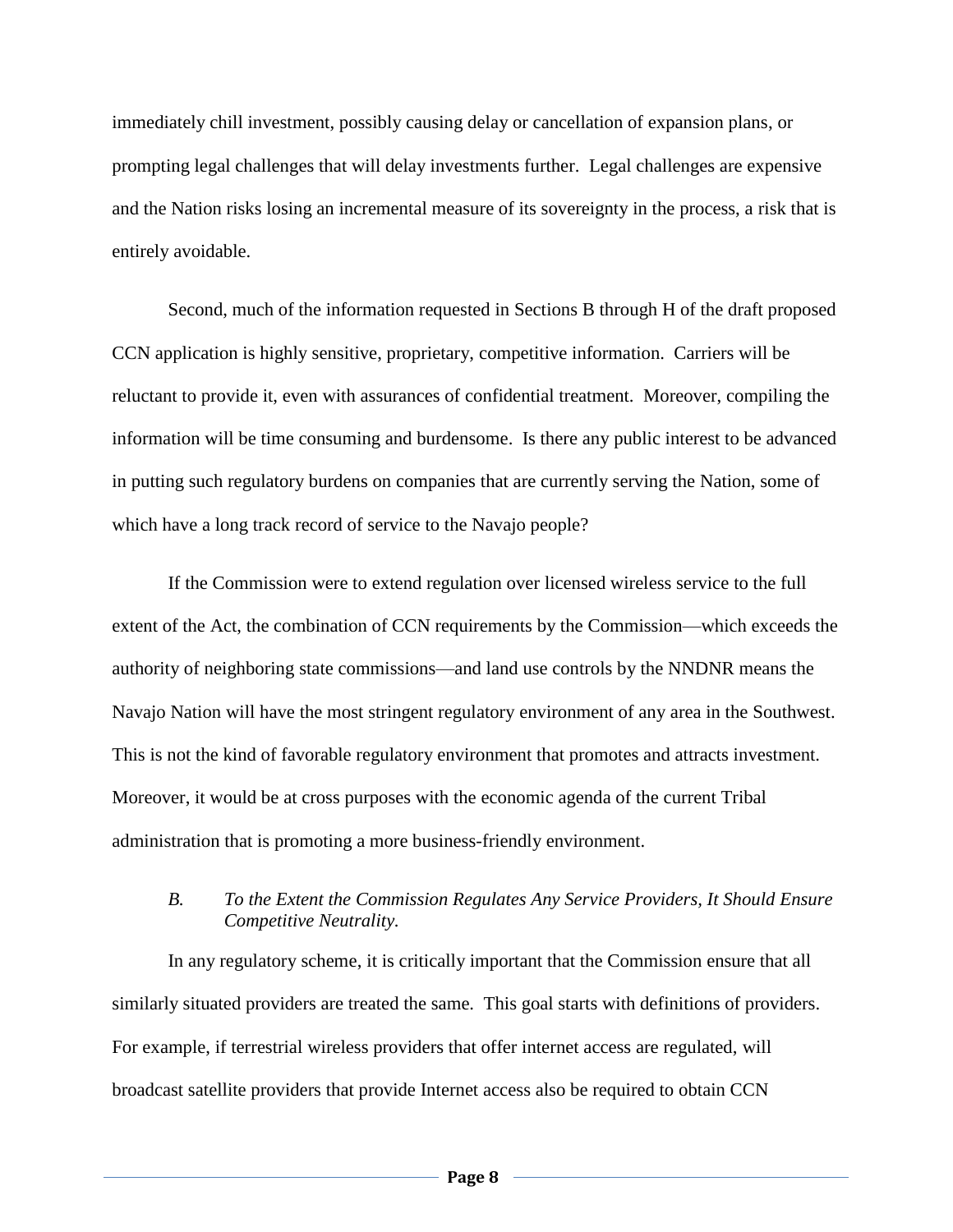certification to continue operating on Navajo Lands? Will all providers be taxed in the same way? The answer should be "yes." Providers who perceive unfair or unequal treatment will scale back their investment. Providers will be particularly sensitive to perceived and actual parity of treatment vis-à-vis Tribally-owned utilities. Unless the Nation wants to drive away outside investment, it is essential that all similarly-situated providers receive equal treatment, and, if public policy requires any subsidies or regulatory streamlining, they should be made available on a competitively neutral basis.

## IV. Summary of Recommendations and Conclusion

To summarize the main points above, SBI recommends the following:

- Start regulation "small" and grow it slowly.
- Schedule a stakeholder workshop, including service providers and other tribal agencies.
- Forbear from regulating or "grandfather" existing licensed wireless service providers.
- If existing licensed wireless service providers are required to file with the Commission, require only Sections A-1 through A-10, A-12, and A-15 of the draft proposed CCN application.
- Ensure competitive neutrality.

When it comes to development of its telecommunications infrastructure, the Navajo Nation relies heavily on outside investment and government subsidies. The current status of service may not be perfect, but if it is to improve it is essential that the Commission promotes, rather than discourages, further investment. SBI looks forward to working with the Commission